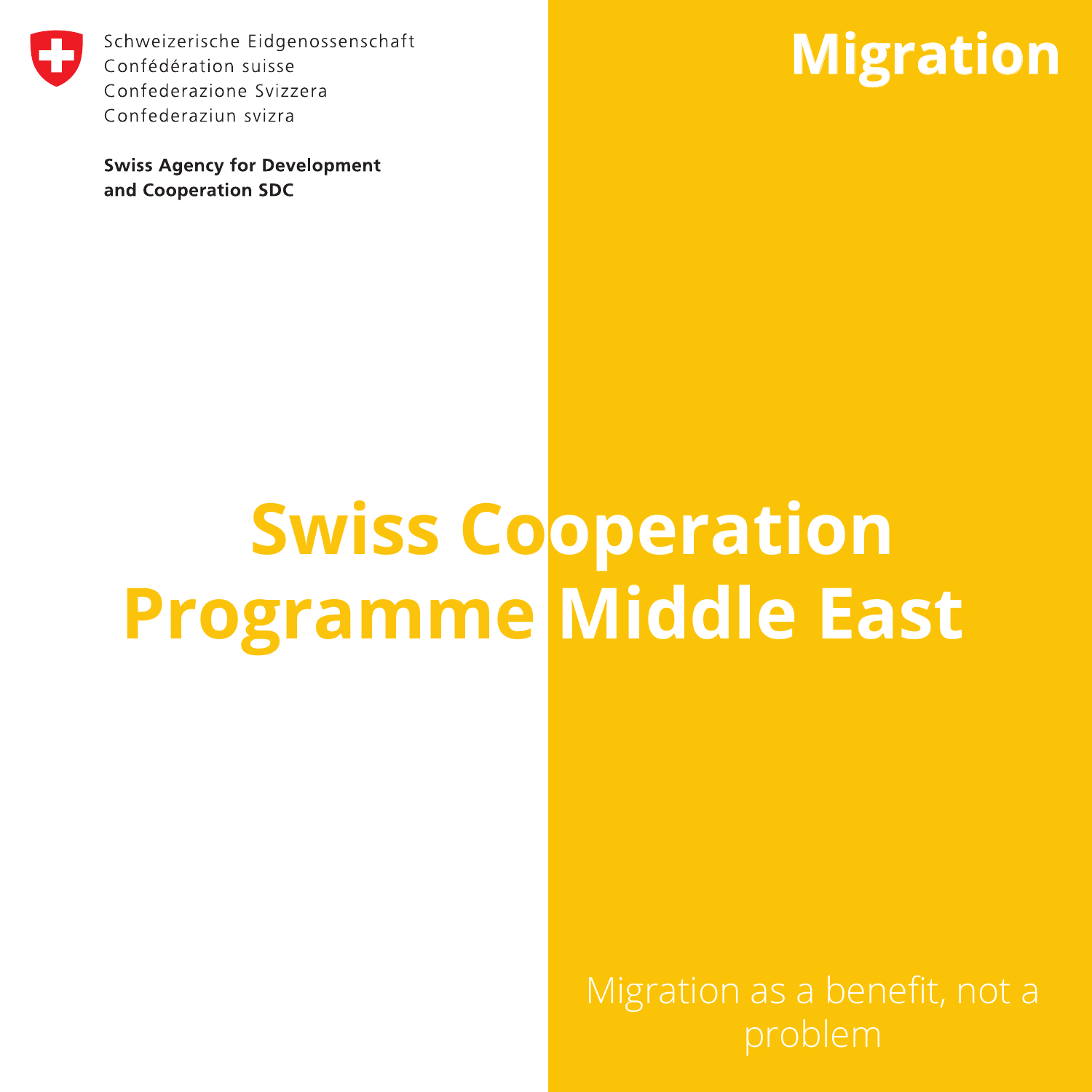# **Swiss Cooperation Programme Middle East:**

**Switzerland works in the region focusing on four key themes:** 

- **Protection & Migration**
- **Education & Income**
- **Conflict Prevention & Peace Promotion**
- **Water and Sanitation**

**Switzerland implements projects directly or works with Partner Organisations to implement projects, funds the UN to work on the key themes and sends Swiss Experts to Advise the UN.** 

**With this programme Switzerland contributes to decent work opportunities for migrants and refugees in the Middle East which is one of the largest migrant hosting regions globally due to economic demands and displacement from conflict. It aims to reduce the risks of exploitation, unethical recruitment, exploitative and dangerous working conditions, sexual and physical abuse and the non-payment of wages to ensure migration is beneficial and safe for migrant workers and their home and destination countries**

**The world's economies need mobile workers to keep afloat. According to the International Labour Organization (ILO), the global number of migrant workers stands at around 164 million. Globalisation has facilitated people's movements to find employment elsewhere due to economic benefits, limited job opportunities and gender discrimination at home, or family reunions. Under its global programme "Migration and Development", the Swiss Agency for Development and Cooperation (SDC) aims to improve the protection of migrant workers and their families and increase the benefits of economic migration for them and their countries of origin.**

**Migration to the Middle East including the Gulf States of Bahrain, Kuwait, Oman, Qatar, Saudi Arabia and the United Arab Emirates has provided countless jobs and generated billions of dollars in remittances for migrant workers and their families. The SDC's Regional Advisor for Migration & Development, Simone Troller, is based in Jordan which hosts around one million migrant workers. We caught up with her to find out more about the SDC's efforts to improve the framework conditions for migrant workers in the region**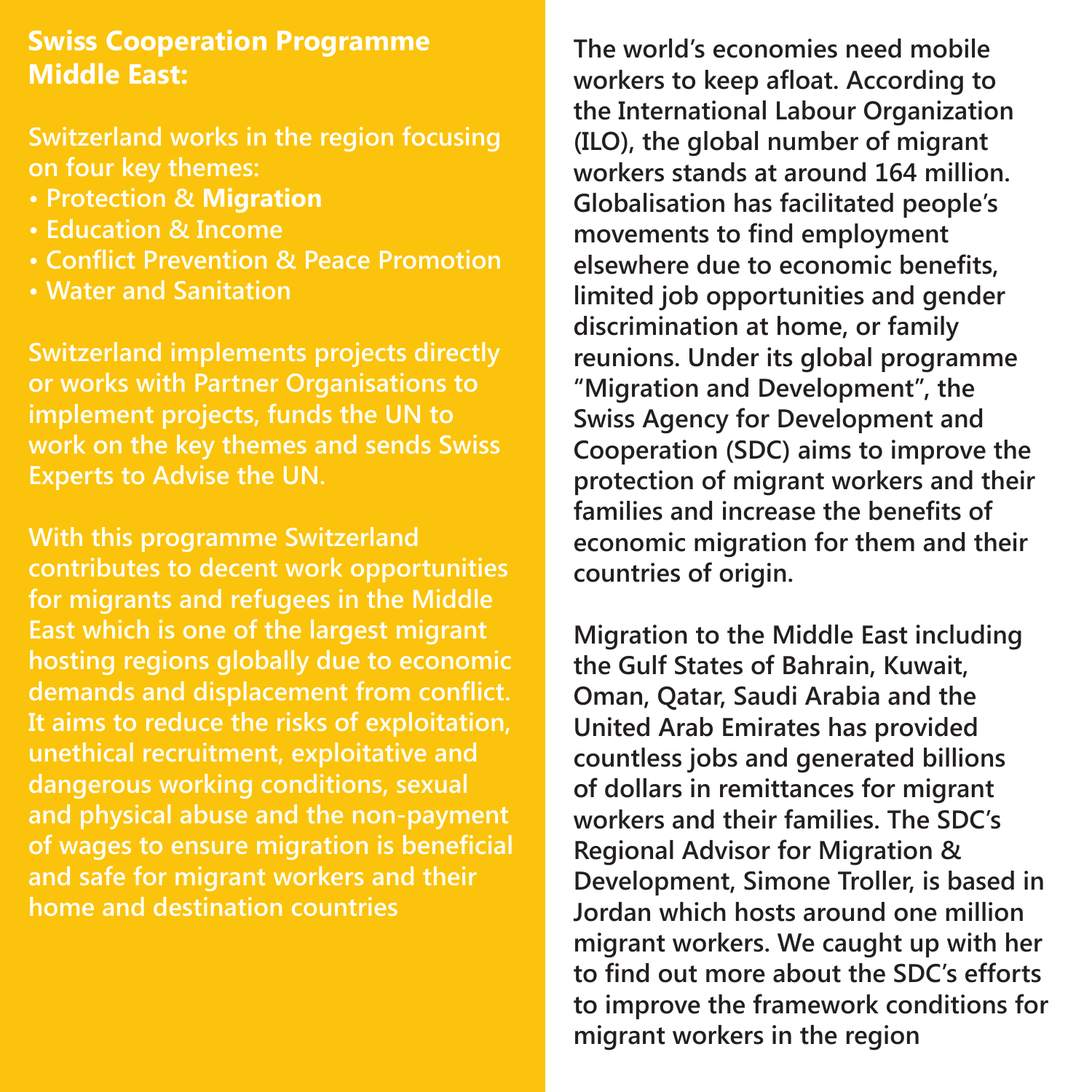# **Switzerland has contributed to ensure that migrants and refugees in the Middle East enjoy decent working conditions for almost ten years. What exactly does the Swiss project entail?**

**Simone Troller:** We look at labour migration from a development perspective and aim to improve the working and living conditions for migrant workers in the region. In Lebanon and Jordan we also support refugees. Our projects consider migration as potentially beneficial for migrants who mainly originate from poverty-affected areas in southeastern Asia and increasingly from the African continent. However, there are a lot of risks and traps they can fall into. As a donor country, we do not implement our own projects but deliver through our partners or contractors who we keep in close contact with. Amongst them are the ILO, the Gemeinschaft für Internationale Zusammenarbeit (GIZ), the Danish Development Agency (Danida), the Institute for Human Rights and Business, the Danish Refugee Council (DRC) as well as small non-governmental organisations (NGOs) and companies.

#### **So, it's basically a Protection engagement for the migrant workers in the Middle East and the Gulf States where 35 million international migrants were recorded in 2019.**

**S.T.:** Yes, Protection is a major part of our work, but there is also an economic element as we aim to improve remittance services and digital technologies for the migrants to send and save money and stay in touch with their friends and families. We support social entrepreneurs to come up with innovative solutions and services that benefit migrants and refugees.

#### **Can you elaborate on this?**

**S.T.:** Most of the migrant workers prefer receiving their salaries in cash as they send most of their earnings to their families via money transfer agencies. They usually do not save anything or plan for their lives after migration which often forces them to remigrate once they are back home. The digitisation element of our projects entails more than just being able to send money home conveniently. It provides migrant workers with financial education to help them plan for the future. Working with the private sector can be refreshing as they consider migrants and refugees to be their clients.

#### **Are you a one-woman show?**

**S.T.:** I have a national colleague, and together we cover the Gulf States as well as Jordan and Lebanon where we work with traditional SDC partners such as international and local NGOs. In the Gulf States, we focus more on policy work and engage with the private sector.

#### **Has your policy work in the Gulf States borne fruit?**

**S.T.:** Qatar, which has two million migrant workers making up 95 percent of its labour force, passed a few significant laws last year. For example, migrants can now change jobs without permission from their employers, and a minimum wage irrespective of their nationalities has been introduced. These are ground-breaking changes which are highly relevant for the entire region as we will most likely see more positive dynamics to follow.

#### **You are based in Amman, but a lot of your work is in the Gulf. How do you keep in touch with what's happening over there?**

**S.T.:** Before COVID-19, I travelled almost every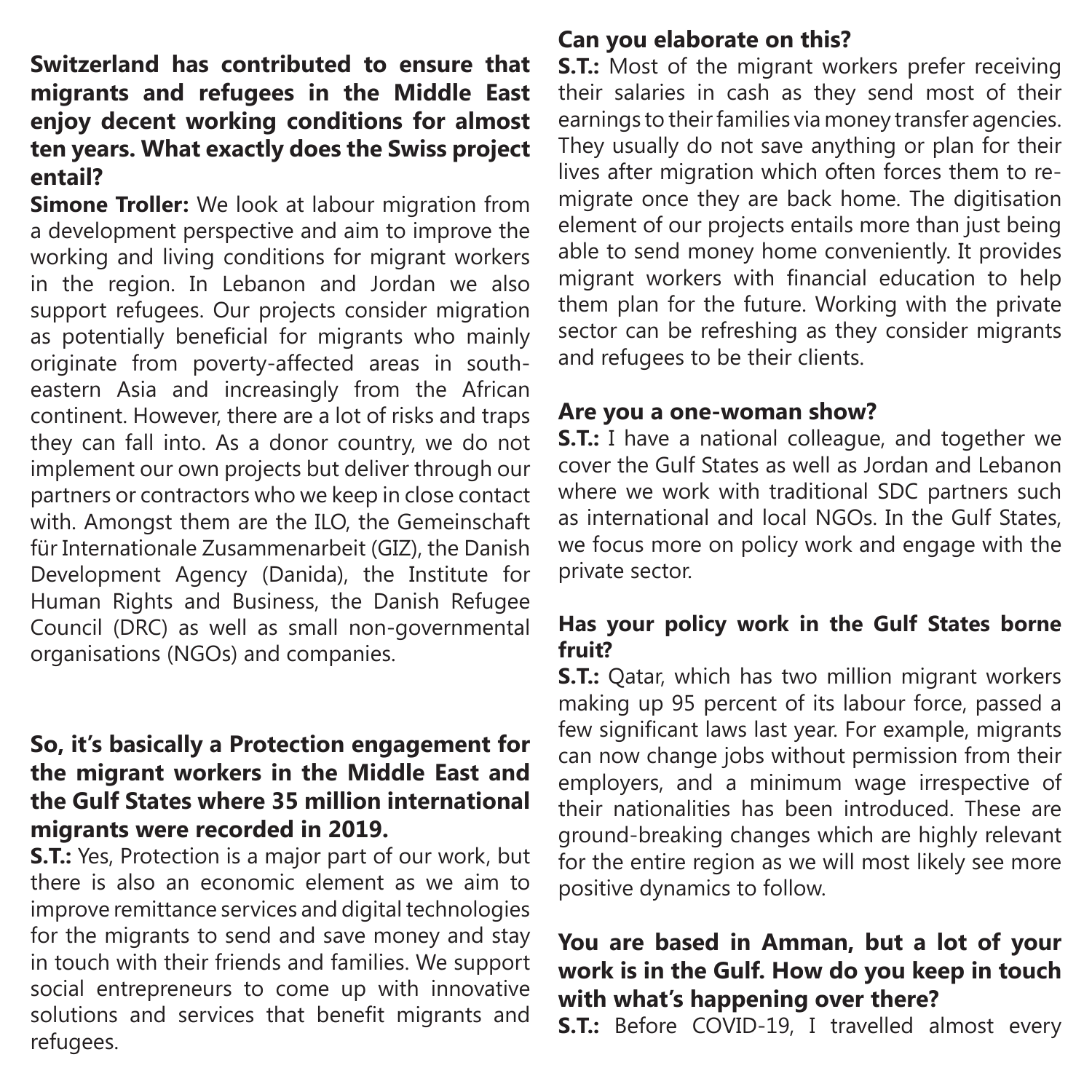other week. Switzerland takes part in regional policy discussions such as the Abu Dhabi Dialogue, a forum for dialogue and cooperation between Asian countries of labour origin and destination. We also have frequent bilateral meetings with governments and other partners in the Gulf. Since COVID-19-related travel restrictions were introduced, our meetings have been mainly online or were postponed.

#### **The Swiss support seems to be mainly on a policy level with lots of negotiations and advocacy work. How about keeping in touch with the migrants who benefit from your work?**

**S.T.:** We and our partners have access to migrant workers which is very important as we need to know what's happening on the ground. When I go to the Gulf to attend a high-level meeting, for example, I start my work when I get into the taxi at the airport. The drivers are usually migrants who can fill me in on their situations and experiences. Access to domestic workers is harder, and I usually only meet them when I visit our partners' projects

#### **What do these meetings usually look like?**

**S.T.:** Sometimes I'm impressed, sometimes I'm disheartened. During one of my visits to a Swisssupported garment factory in Jordan, for example, I came across some simple drawings. I was shocked to realise that the drawings were at the level of my 13-year-old daughter. This made me realise how fragile these women are, which is not surprising as most of them had never been abroad before and were thrown into a foreign environment where they have to work extremely hard. On the other hand, it is beautiful to see how they gradually gain confidence through earning their own salaries and



feel empowered as they have more control over their own lives.

# **What are the main projects you and your team manage?**

**S.T.:** The ILO project is probably our flagship in the region. It aims at reforming the frameworks governing labour migration and working conditions for migrant workers, including domestic workers. We started the project with a focus on migrants from Asia but have expanded to Africa as migration patterns are changing. As most of the countries we work in lack trade unions, we help set up informal groups that allow workers to meet, exchange with one another, articulate concerns or common interests and create spaces to empower themselves. In Lebanon and Jordan, Switzerland supports NGOs that provide legal aid in cases of exploitation and create opportunities to learn new skills. We also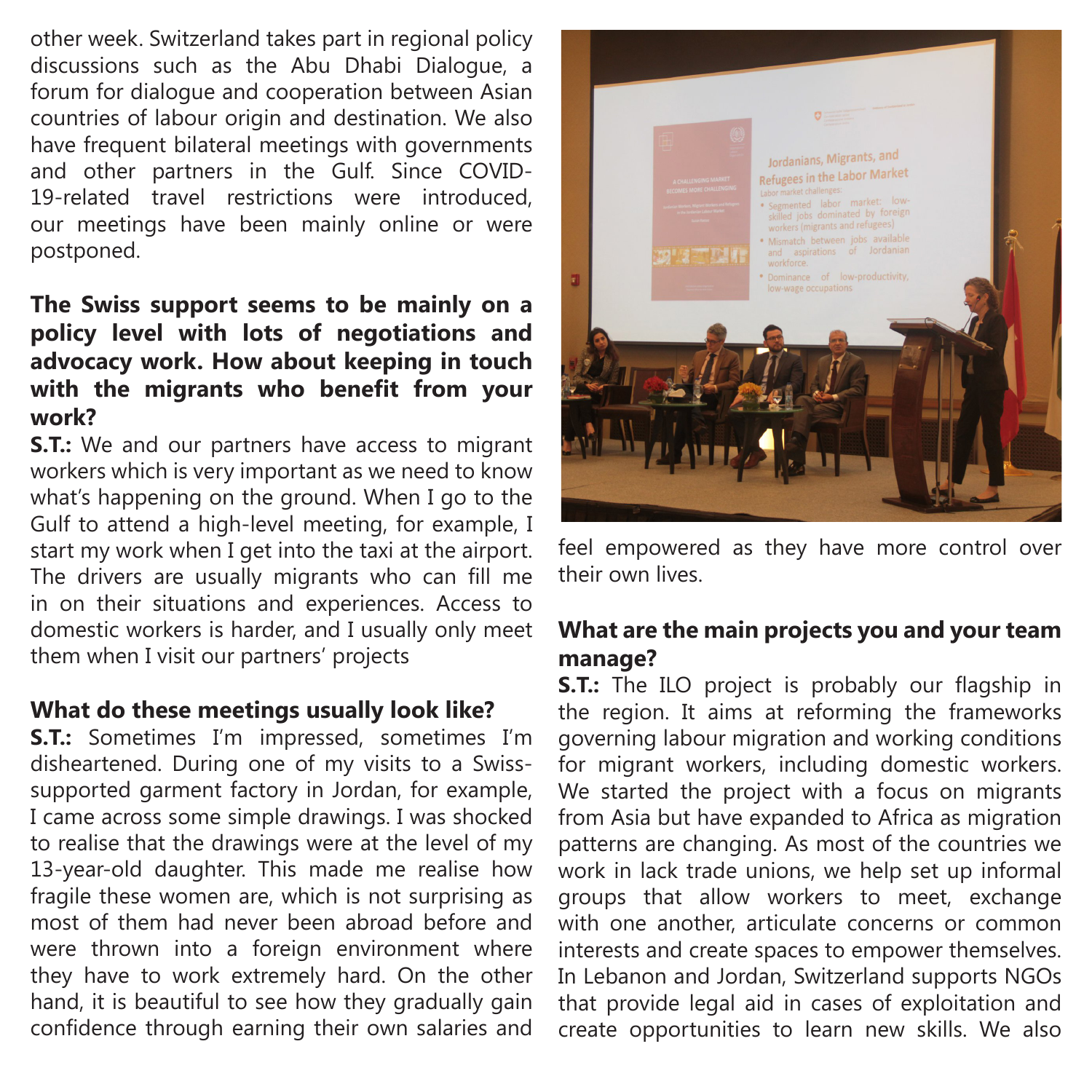support refugees in Jordan and Lebanon by working on improving the working conditions for them to make a living without risking their health or well-being.

#### **What are the main challenges in your work?**

**S.T.:** Trying to change the legal framework takes an enormous amount of time and can be quite taxing. It's difficult to change a system that benefits so many people spanning from the migrants' home countries where recruitment agencies make a profit to the destination countries where migrants are often exploited by the employers. This is due to class or nationality and a system that allows employers to have power over workers. So, it is not surprising that any changes are met with a lot of resistance

# **How is Switzerland's support viewed by the governments of the countries you work in?**

**S.T.:** Most donors in Lebanon and Jordan focus on supporting refugees and often do not have migrant workers on their radar. That's where Switzerland stands out as we are one of the few donors viewing labour migration as a potentially beneficial development issue. In Jordan and Lebanon, it is important to emphasise that we care about nationals, Syrian refugees and migrant workers alike as they face similar challenges and often compete for the same jobs, which is not the case in the Gulf States

# **At 23 percent, the unemployment rate in Jordan is unprecedentedly high. Why don't the Jordanians take on jobs in agriculture, for example?**

**S.T.:** We financed a study in Jordan which looked at migrants, locals and refugees and at the

employers' perspectives. One interesting finding was that Jordanians are not generally against working in agriculture or construction, but they have clear expectations when it comes to working conditions, working hours and wages. These expectations are reasonable and in line with Jordanian law. So, it's not the lack of labour laws but the lack of enforcement mechanisms, which is an area we need to tackle. Our key message to the government is that if they want to reduce the number of migrant workers and increase the share of Jordanians, they will have to improve their working conditions. Otherwise they will not find Jordanians who are willing to take on these jobs. Even though it is not easy to convey, the message is clear: unless you start treating migrants better, you are not going to solve the problem.

# **This sounds like a tremendous task as you are not only trying to change the system but also society. Would you have an example for a success story?**

**S.T.**: It is not up to us to change the system, it is up to the governments and societies, and they increasingly know that this is the only way forward. This, however, is an opportunity for Switzerland to support a change which is beneficial to the migrant workers, the host countries as well as their countries of origin. In Jordan and Lebanon we support social media campaigns targeting young people. It's very interesting to see that a new generation, who often spend more time with their domestic workers than with their parents, speak up in an effort to get rid of exploitive systems. Some of our partners work closely with this young generation and we have seen encouraging signs that attitudes are shifting.